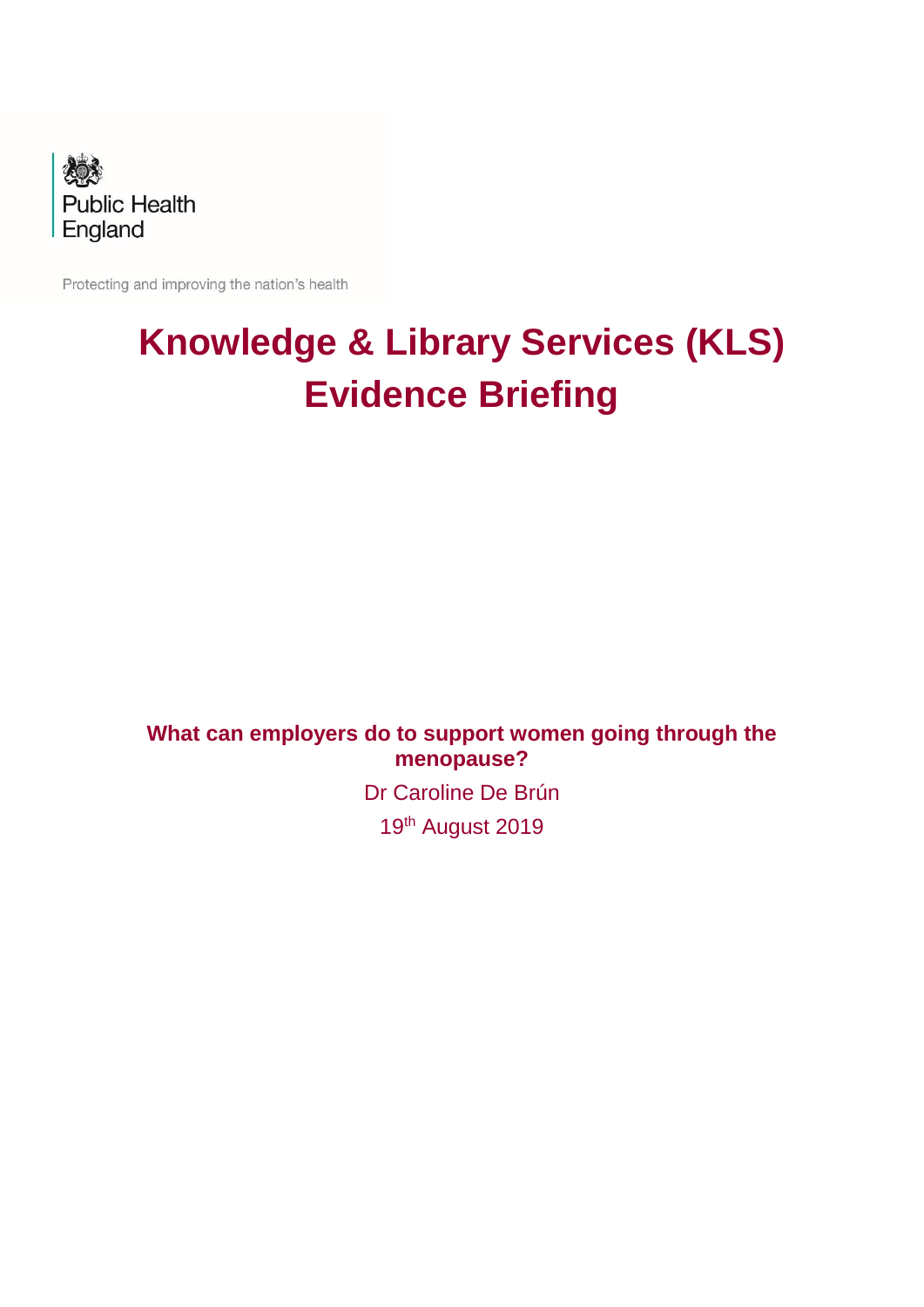# **Research question**

This Evidence Briefing (EB) summarises the evidence on what employers can do to support women going through the menopause, from  $1<sup>st</sup>$  January 2009 to  $17<sup>th</sup>$  July 2019.

# **Key messages**

- There are around 4.3 million women in employment in the UK aged 50 years and over, most of whom will experience the menopause and its symptoms.
- The limited evidence on the impact of interventions by employers to support women going through the menopause, all make similar recommendations.
- Most women will go through the menopause, but the severity of their symptoms will vary.
- When identifying suitable interventions, employers should remember that one size does not fit all, and individual characteristics, work, and lifestyle, must be considered.
- Menopausal symptoms can have a significant impact on the quality of life of women and on workplace performance.
- Women who work in public-facing roles, such as teachers, can find it particularly hard, when experiencing menopausal symptoms at work, because it may be difficult to take breaks when they need to.
- Symptom prevalence and severity can be affected by ethnicity.
- It is essential that systems are in place enabling women to converse freely with someone they trust in the organisation.
- Employers have a duty of care to ensure that working conditions do not generate or worsen health in their employees.
- Employers need to create a safe and comfortable environment where women can effectively work, while transitioning through natural stages of their life course
- Employers need to know the health and wellbeing implications of the menopause, so that they can effectively manage a growing, ageing workforce.

Evidence briefings are a summary of the best available evidence that has been selected from research using a systematic and transparent method in order to answer a specific question.

#### **What doesn't this briefing do?**

The findings from research papers summarised here have **not** been quality assessed or critically appraised.

#### **Who is this briefing for?**

Deputy Director – Workforce, in the People Directorate, at Public Health England.

#### **Information about this evidence briefing**

This briefing draws upon a literature search of the sources CINAHL, Embase, Medline, NICE Evidence Search, PsycInfo, TRIP Database, and Google, from 1<sup>st</sup> January 2009 to 17<sup>th</sup> July 2019.

#### **32 highly relevant citations were used to produce this evidence briefing**.

At least 51 additional papers were considered to be 'of interest' and details can be obtained on request.

You may request any publications referred to in this briefing from [libraries@phe.gov.uk](mailto:libraries@phe.gov.uk)

#### **Disclaimer**

The information in this report summarises evidence from a literature search - it may not be representative of the whole body of evidence available. Although every effort is made to ensure that the information presented is accurate, articles and internet resources may contain errors or out of date information. No critical appraisal or quality assessment of individual articles has been performed. No responsibility can be accepted for any action taken on the basis of this information.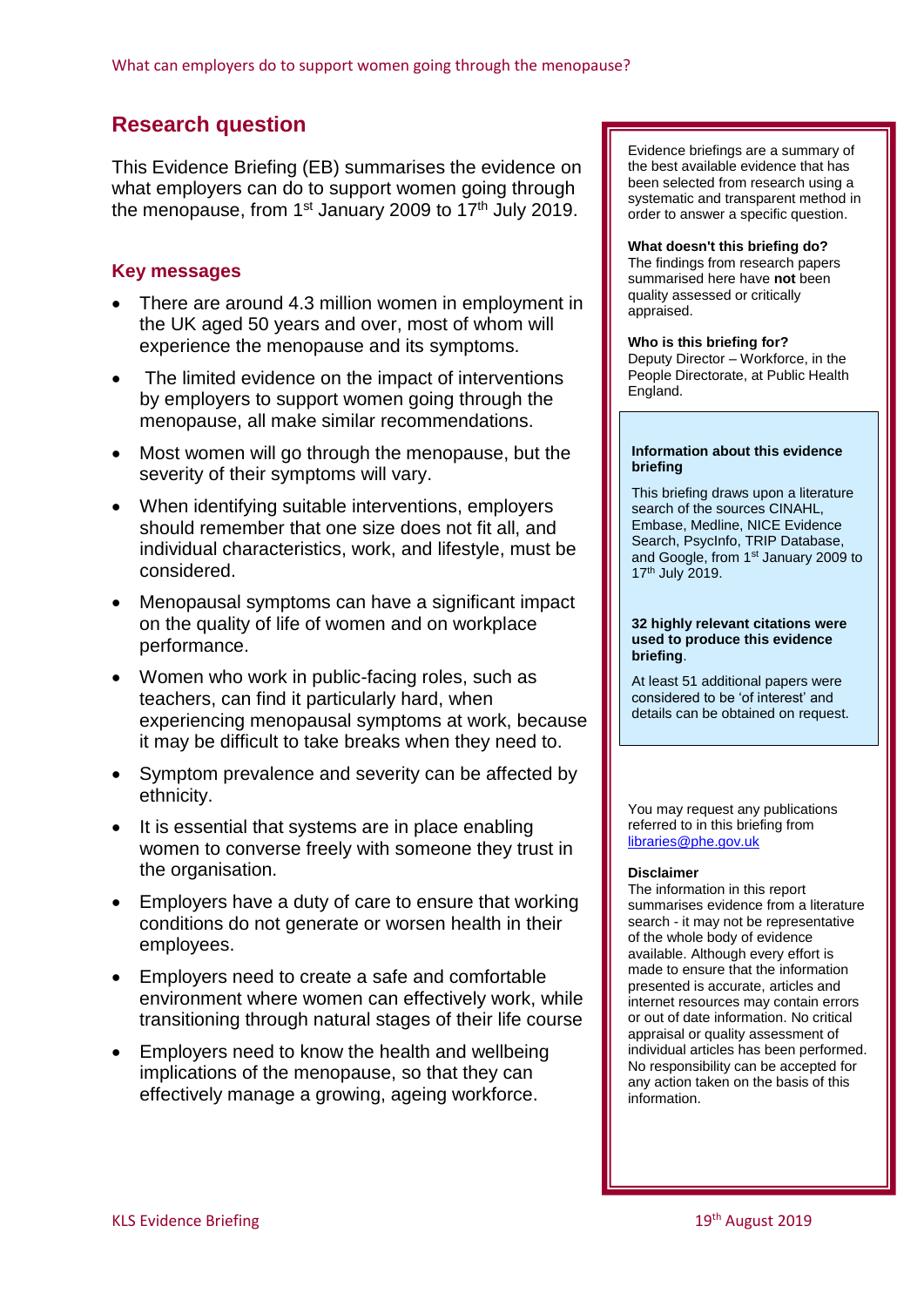#### **Background**

The focus of this Evidence Briefing (EB) is to look at interventions that employers could implement to improve the quality of life of working women as they go through the menopause.

A literature search was conducted on 6 clinical databases: CINAHL, Embase, Medline, NICE Evidence Search, PsycInfo, TRIP Database, and Google. Date and language limits were applied, so that only English language papers published between 1<sup>st</sup> January 2009 and 17<sup>th</sup> July 2019 were included. In total, 83 papers were identified, and of those, 32 met the criteria for inclusion as defined in the [inclusion/exclusion criteria.](#page-10-0) The search strategy is available [here.](#page-10-1) The EB provides data about the extent to which menopausal symptoms affect women in the workplace, a brief overview of the legal situation, followed by a description of interventions suggested by professional organisations, such as Trades Union Congress, Royal College of Nursing, and the NHS, and examples provided by case studies.

It should be noted, however, that "*there is a lack of empirical evidence that the interventions outlined so far work"* [\(2\)](#page-11-0)*.*

#### **Context**

"*Women are living longer, working more and retiring later*" [\(3\)](#page-11-1). There are around 4.3 million women in employment in the UK aged 50 years and over, most of whom will experience the menopause and its symptoms [\(3-9\)](#page-11-1). In the NHS, 77% of the workforce are women [\(10\)](#page-11-2). While the menopause usually occurs between the ages of 45 and 55 [\(6,](#page-11-3) [11\)](#page-11-4), in the UK, the average age for a woman to undergo the menopause is 51 years. However, it is important to realise that around 1 in 100 women can experience it before the age of 40 years. It is "*estimated that 13 million or around 1 in 3 women are either currently going through or have reached the menopause*", in the UK [\(1,](#page-11-5) [10,](#page-11-2) [12\)](#page-11-6). Some evidence shows that women find it hard to manage menopausal symptoms at work, particularly in certain situations, "*such as formal meetings, working with men and/or younger colleagues, and working in hot or poorly ventilated environments*". In one paper, it was observed that some women are perceived to be difficult to manage, because their employers do not understand what happens during the menopause, and therefore do not recognise the symptoms [\(13\)](#page-11-7).

The menopause is not an illness. It is part of the natural ageing process for women, but it can present many symptoms [\(1,](#page-11-5) [12\)](#page-11-6). Most women experience symptoms, but these vary, with some women going through a more debilitating experience than others [\(3,](#page-11-1) [8\)](#page-11-8), and which will affect their personal and professional lives [\(8\)](#page-11-8). Symptoms include:

- psychological issues such as mood disturbances, anxiety and/or depression, memory loss, panic attacks, loss of confidence and reduced concentration
- hot flushes (brief and sudden surges of heat usually felt in the face, neck and chest)
- sleep disturbance that can make people feel tired and irritable night sweats (hot flushes that happen during the night)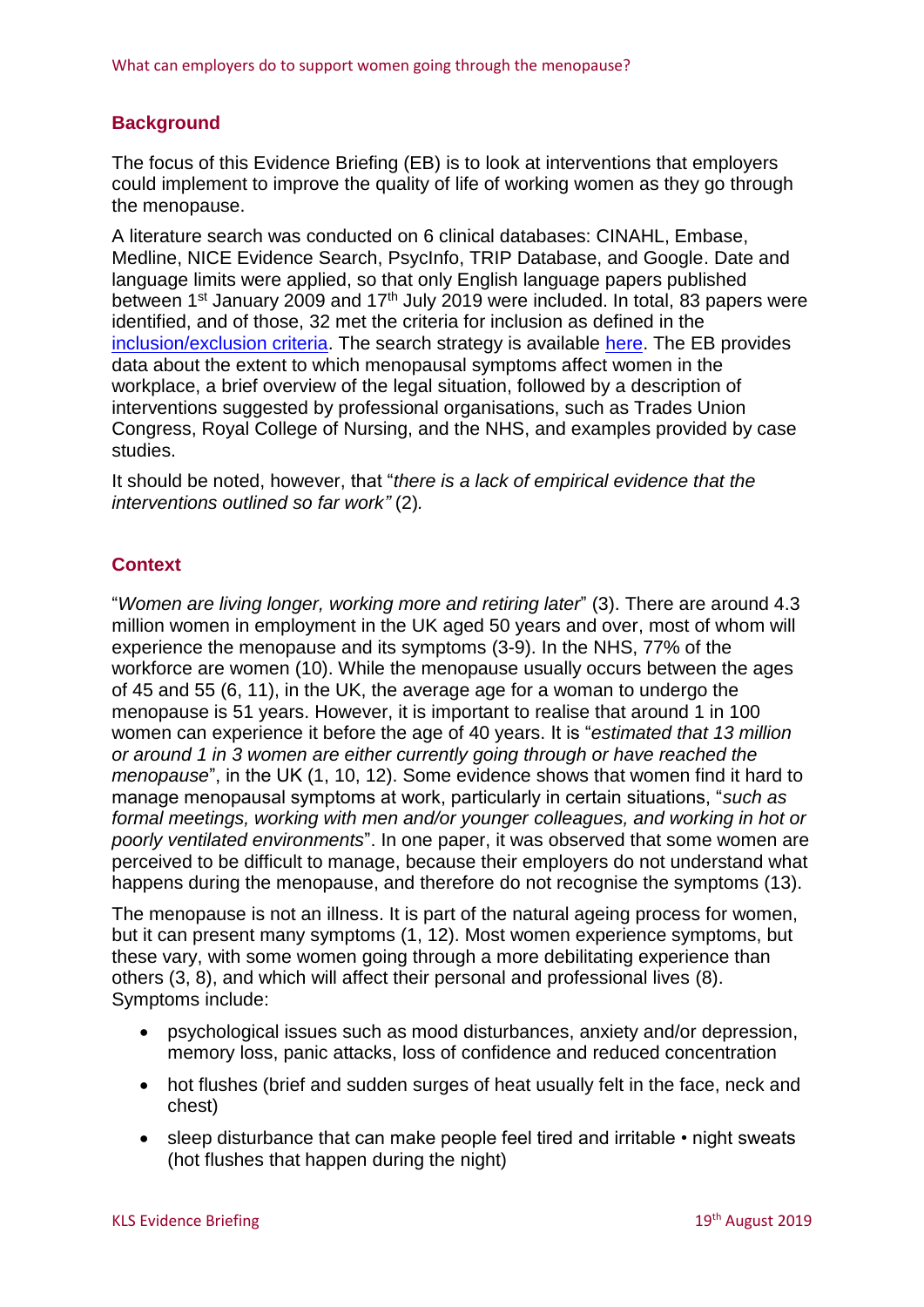- irregular periods and/or periods can become light or heavy
- muscle and joint stiffness, aches and pains
- recurrent urinary tract infections (UTIs) including cystitis
- headaches
- weight gain
- heart palpitations
- skin changes (dryness, acne, general itchiness)
- reduced sex drive  $(3, 4, 6, 11, 12, 14, 15)$  $(3, 4, 6, 11, 12, 14, 15)$  $(3, 4, 6, 11, 12, 14, 15)$  $(3, 4, 6, 11, 12, 14, 15)$  $(3, 4, 6, 11, 12, 14, 15)$  $(3, 4, 6, 11, 12, 14, 15)$  $(3, 4, 6, 11, 12, 14, 15)$ .

Hot flushes and insomnia result in poor concentration levels and tiredness [\(8,](#page-11-8) [13,](#page-11-7) [16\)](#page-11-12). "*Tiredness and night sweats can make women temporarily more susceptible to fatigue and stress at work, which are linked to risks of reduced immune response and increased susceptibility to infection*" [\(13\)](#page-11-7).

One document [\(17\)](#page-11-13), includes a useful diagram on page 202, providing an overview of menopausal symptoms, and which parts of the body are affected. Menopausal symptoms can have a significant impact on the quality of life of women and on workplace performance [\(16-18\)](#page-11-12).

The menopause affects many biological systems, including central nervous system, cognition, metabolic system, cardiovascular and musculoskeletal systems, urogenital, skin, and sexual functionality. The symptoms can be distressing, particularly when they occur at work, and research shows that symptom prevalence and severity can be affected by ethnicity, and geographical location – women in African, Latin American, Asian, or Middle Eastern countries start the menopause earlier, than in Europe, Australia, and the USA [\(6,](#page-11-3) [17,](#page-11-13) [19\)](#page-11-14). In some cultures, there is a more positive attitude to menopause, because of their better attitude to ageing [\(1\)](#page-11-5).

Hormone replacement therapy (HRT) and other treatments have improved the quality of life for women transitioning in to menopause, but there are still issues with regards to occupational health [\(20\)](#page-12-0). Some women "*have significantly higher utilization and productivity burdens*" [\(21\)](#page-12-1). Women who work in public-facing roles, such as teachers, can find it particularly hard, when experiencing menopausal symptoms at work, because it may be difficult to take breaks when they need to [\(1,](#page-11-5) [11,](#page-11-4) [13\)](#page-11-7).

"*Issues arising at work as a result of the menopause should be appropriately handled*" [\(3\)](#page-11-1). Six out of ten women going through the menopause will find that their symptoms have a negative effect on their working lives [\(22\)](#page-12-2), but because of the taboo of talking openly about the menopause at work, they may suffer in silence [\(17,](#page-11-13) [23\)](#page-12-3). "*Menopause is still seen as a private issue*" [\(24\)](#page-12-4), and women find it difficult to talk to their line managers about menopause-related problems, which can be a barrier to providing support [\(6,](#page-11-3) [7,](#page-11-15) [18,](#page-11-16) [25\)](#page-12-5). In a recent study [\(5\)](#page-11-17), it was found that while one third of women take at least four days off work due to menstruation-related symptoms, they did not feel comfortable to report the reason. Increasing awareness of symptoms and providing coping strategies might help [\(17\)](#page-11-13). Women may experience shame and embarrassment [\(3,](#page-11-1) [5,](#page-11-17) [18\)](#page-11-16), sometimes due to a lack of understanding in the working environment [\(17\)](#page-11-13). In a survey conducted by TUC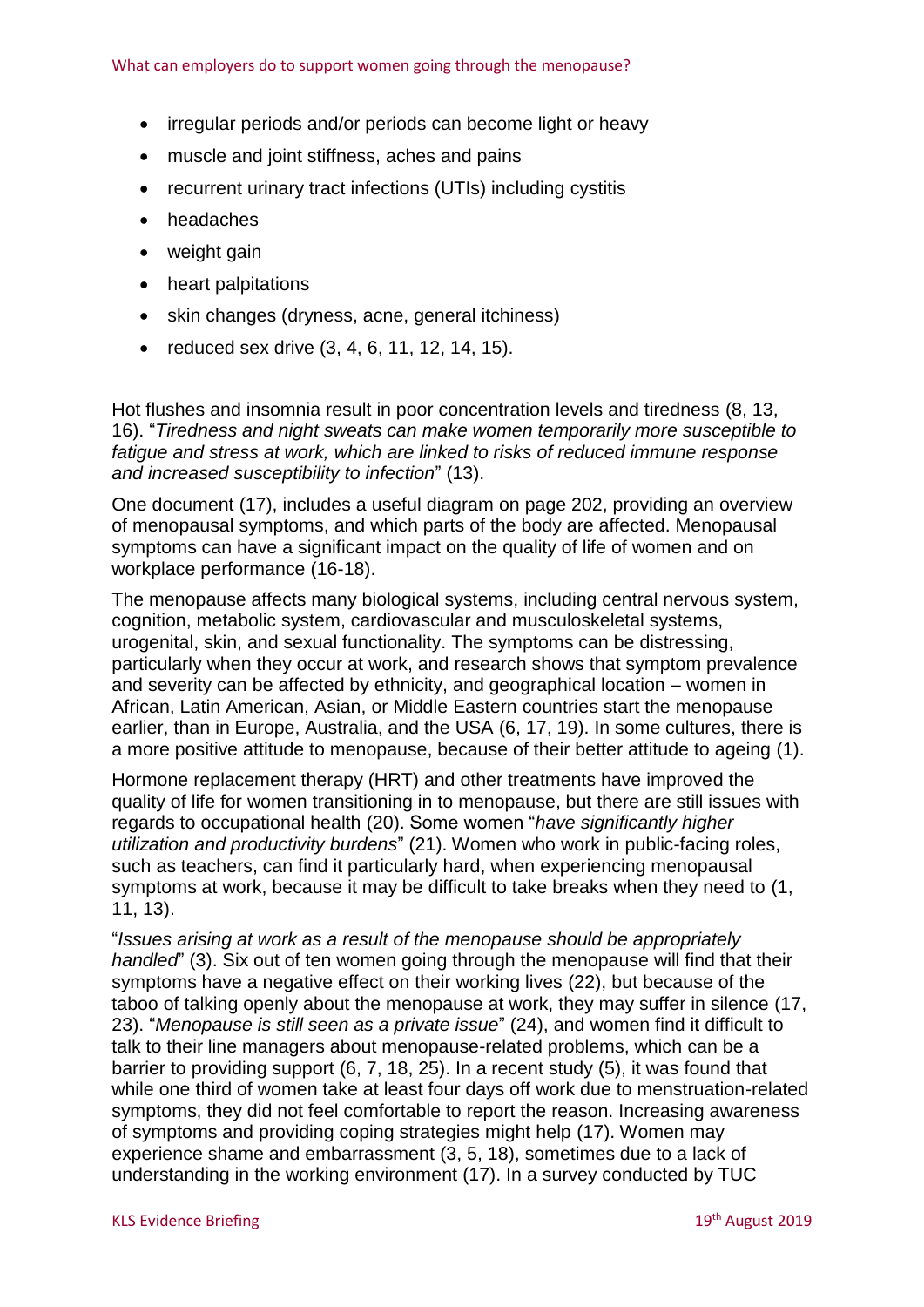Wales, one of the observations was that greater awareness about menopause is required, and increased knowledge for all, including managers, particularly male ones, and younger female workers, who may also be ignorant of the condition. The survey found that while women going through the menopause were comfortable talking to female line managers, they felt embarrassed talking to male managers, particularly young men. Some women were worried about reprisals at work, if they raised the issue of menopause [\(1\)](#page-11-5). "*Job stress is an increasingly important factor of the rising number of menopausal women in the workplace*", and, along with stigma, can exacerbate symptoms [\(13,](#page-11-7) [16,](#page-11-12) [26\)](#page-12-6).

In the current workforce, women over 50 are the fastest growing segment, and will transition through the menopause during their working lives [\(23\)](#page-12-3). Therefore, it is important for employers to realise that a *"'one size fits all' approach to menopause transition in the workplace will not be effective*" [\(2\)](#page-11-0).

"*Organizational changes may reduce the burden of menopausal symptoms in the workplace*" [\(6\)](#page-11-3). This EB presents a range of low-cost options for employers to implement, to overcome these barriers, and support women who are experiencing symptoms, as they go through the menopause.

Evidence shows that where health and wellbeing are supported in the workplace, absenteeism and presenteeism is reduced and productivity and job satisfaction is improved, so it makes sense to invest in interventions to support women going through the menopause [\(4\)](#page-11-9).

Other factors which impact on the work ability during menopause, include women "*being un-partnered, obese or overweight, smoking, being a carer, and having insecure housing finance, but not with age*" [\(27\)](#page-12-7).

The aim of one piece of research, carried out at a Japanese company, was to prevent women from retiring from work due to symptoms associated with the menopause. The findings stressed the importance of creating "*an office environment in which all female employees are able to work safely and comfortably*". In this paper, there is a table, on page 108, which describes the roles and responsibilities of the employer and the employee in terms of improving quality of life and productivity. During their research, the authors made the following observations:

- It is not easy to distinguish between menopausal disorders and mental health issues.
- When identifying suitable interventions, employers should remember that one size does not fit all, and individual characteristics, work, and lifestyle, must be considered.
- Roles of staff members, including occupational health staff, line managers, and co-workers, must be clarified.
- Organisations must "*systematically address menopausal disorders and mental health issues*" [\(28\)](#page-12-8).

# **Legal situation**

Employers have a duty of care, both legally and morally to ensure that working conditions do not generate or worsen health in their employees [\(6\)](#page-11-3). The following paragraphs in the textbox, about the law, with regards to menopause in the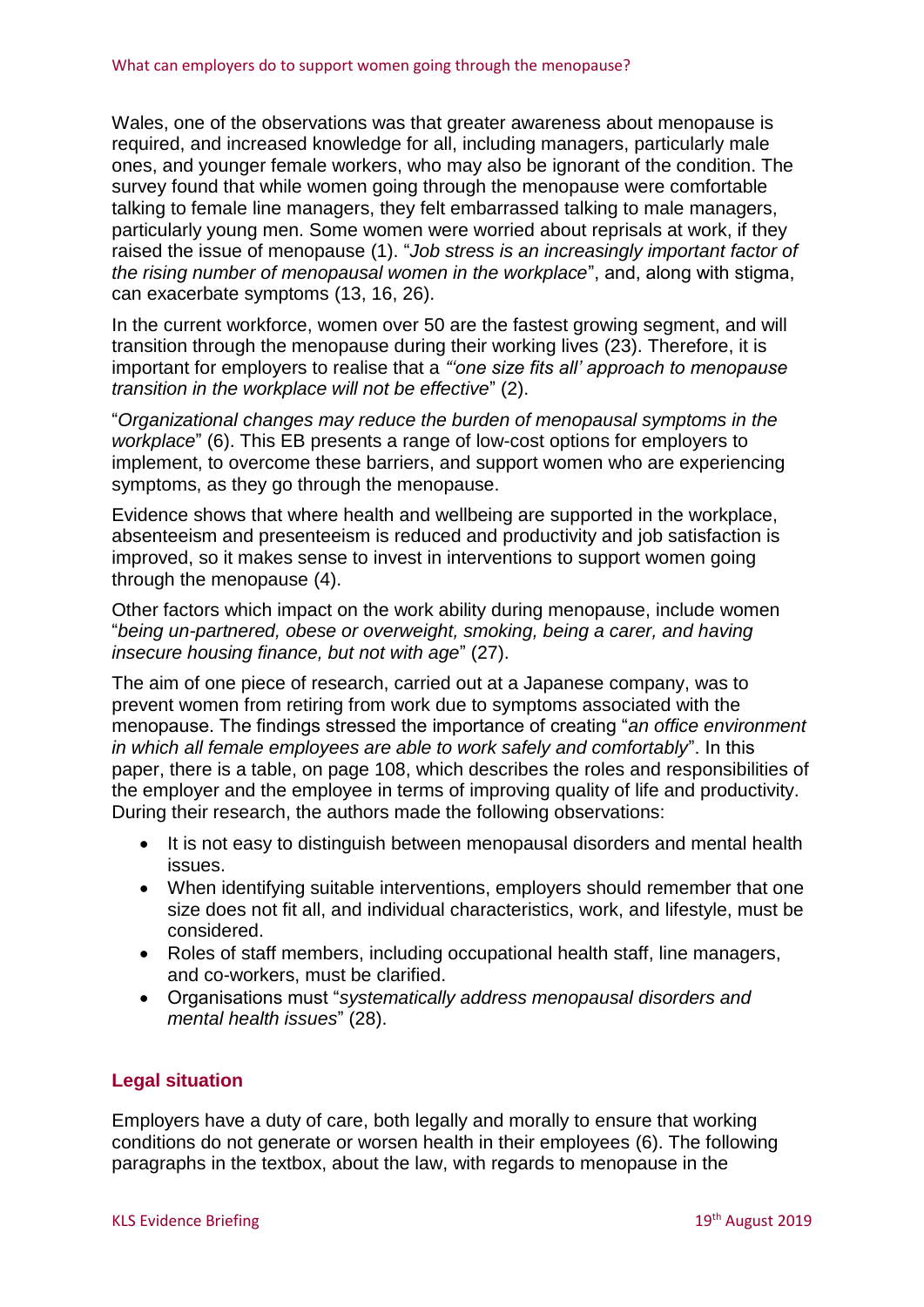workplace, have been directly quoted from the Wales Trades Union Congress report, *The menopause: A workplace issue*, published in 2017:

"*The Health and Safety at Work Act (1974) requires employers to ensure the health, safety and welfare of all workers. Under the Act, employers are required to do risk assessments under the Management Regulations which should include specific risks to menopausal women if they are employed. Risk assessments should consider the specific needs of menopausal women and ensure that the working environment will not make their symptoms worse. Issues that need looking at include temperature and ventilation. The assessments should also address welfare issues such as toilet facilities and access to cold water.* 

*The Equality Act (2010) prohibits discrimination on the grounds of sex. This includes direct discrimination, indirect discrimination and harassment. An example of sex discrimination relating to the menopause would be an employer who refuses to take symptoms caused by the menopause into account as a mitigating factor in the application of a performance management policy, when it could be reasonably assumed that similar symptoms (e.g. memory problems) arising from other conditions would have been taken into account as a mitigating factor for male members of staff*.

*The Equality Act also prohibits discrimination on the grounds of disability. The menopause is not in itself a disability, but conditions arising from it may meet the definition of an 'impairment' under the Equality Act. For example if someone has depression or urinary problems linked to the menopause, and those conditions have a substantial and long term adverse effect on that person's ability to carry out normal*  day to day activities then that person would be considered to have a disability under *the Act*" [\(1\)](#page-11-5).

#### **Interventions**

Any long-term, health condition requires the appropriate support from management, to ensure that the employee feels confident to carry out their duties effectively. This support encourages employee loyalty, and enables women to work longer, which means that employers do not lose the experience that they have invested in [\(12\)](#page-11-6).

"*Physical (e.g., workplace temperature and design) and psychosocial (e.g., work stress, perceptions of control/autonomy) workplace factors have been found to influence the relationship between symptoms* [of menopause] *and work*" [\(7\)](#page-11-15).

Employers need to create an environment where women going through natural stages of their life course, can function effectively, without judgement or discrimination, and the ability to access help when required [\(5,](#page-11-17) [28\)](#page-12-8). Several papers found that increased awareness and communication about menopause in work settings helped improve the working situation for women transitioning in to menopause [\(13\)](#page-11-7). "*Employers need to know the health and wellbeing implications of the menopause, in order to effectively manage the ageing, gender equal workforce of the future*" [\(24\)](#page-12-4).

The papers included in this EB have suggested a number of targeted interventions which can ease the menopausal transition: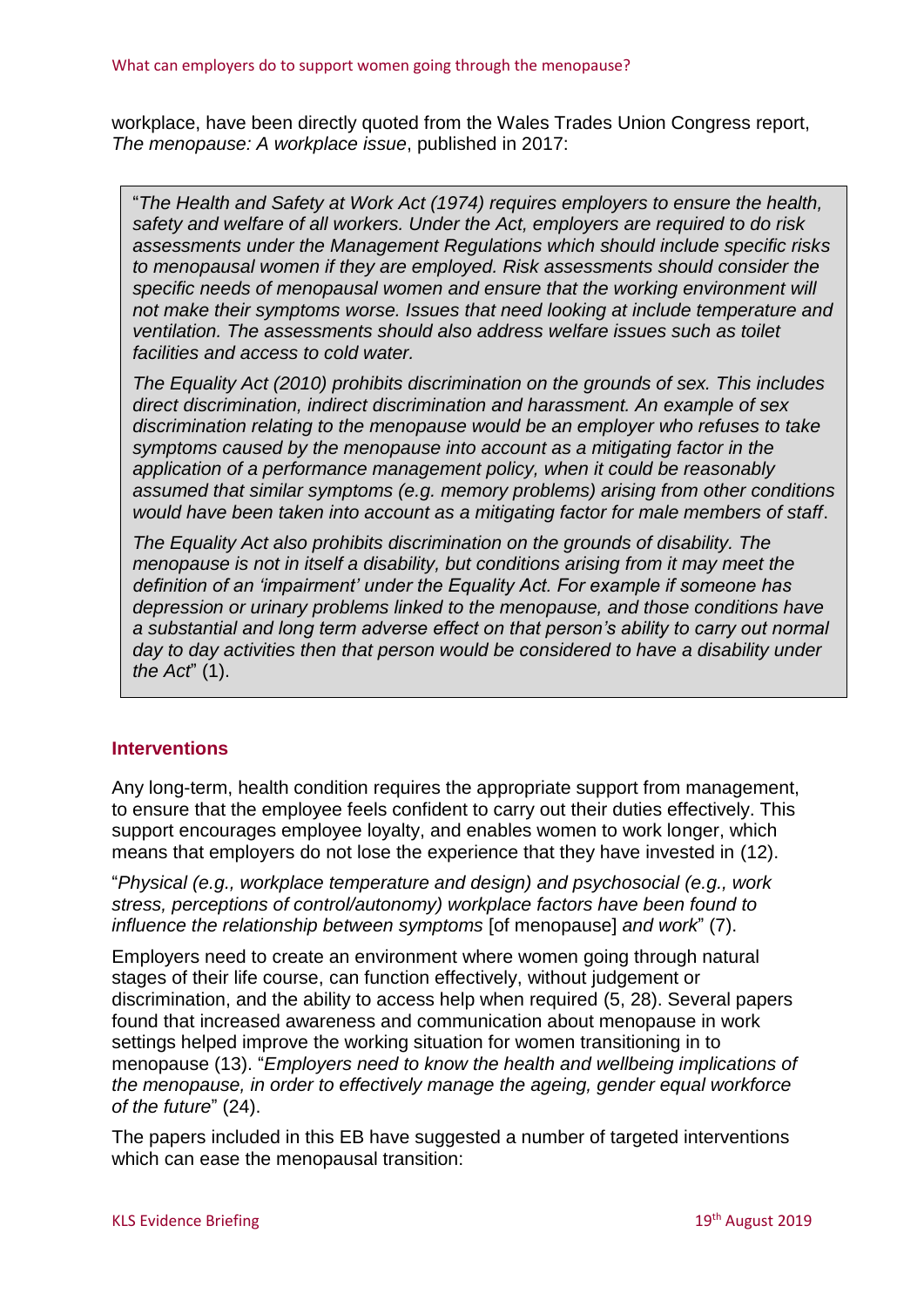#### **Raising awareness or managers and co-workers** [\(1,](#page-11-5) [4,](#page-11-9) [6,](#page-11-3) [11,](#page-11-4) [16,](#page-11-12) [23-25\)](#page-12-3)

- Specific training for managers on:
	- o approaching a sensitive conversation
	- o what menopause is
	- o how menopausal symptoms affect women in the workplace, and know what reasonable adjustments are required
	- o what sort of things to focus on during a risk assessment of someone going through the menopause
	- $\circ$  how to get further support from the Health and Safety Executive
	- o how to manage health issues and performance
- Provision of training, with supporting material, for all staff, to reduce stigma and embarrassment, and help co-workers understand what menopausal colleagues are experiencing, and how best to support them.
- Healthy ageing campaigns for all life courses.

#### **Management role** [\(8,](#page-11-8) [11,](#page-11-4) [13,](#page-11-7) [23\)](#page-12-3)

- Organisations should ensure that future policies include support for employees who are going through the menopause.
- Risk assessments for women going through the menopause should be provided.
- Reduce performance targets where necessary to reduce stress.
- Sensitive, approachable, and flexible attitudes from managers are important in managing women going through the menopause.
- Confidentiality should be maintained at all times.
- Managers should not make assumptions everyone is different and should be treated as suits them best. Changes should be made that suit the individual.
- Creating an open culture for discussions about health-related issues, and other sensitive topics – asking all employees how they are, and encouraging them to raise any concerns.
- Regular and informal one-to-ones can encourage trust and approachability.

#### **Reducing work stress** [\(1,](#page-11-5) [13\)](#page-11-7)

- Managers need to monitor workload, workplace bullying, and harassment to reduce stress in women going through the menopause.
- Where possible, workload should be reduced, when necessary, and relaxation opportunities, such as additional breaks, provided.

#### **Flexible working** [\(1,](#page-11-5) [4,](#page-11-9) [16,](#page-11-12) [17,](#page-11-13) [24\)](#page-12-4)

• Flexible working hours/arrangements to accommodate women suffering from exhaustion, anxiety and depression, as part of the menopausal transition – this can include - changes to the number of hours worked, flexible start/finish times, or options such as home working or job sharing.

#### **Physical environment** [\(1,](#page-11-5) [4,](#page-11-9) [6,](#page-11-3) [13,](#page-11-7) [16,](#page-11-12) [17,](#page-11-13) [24\)](#page-12-4)

• Reviews of, and improvements to, workplace ventilation and temperature.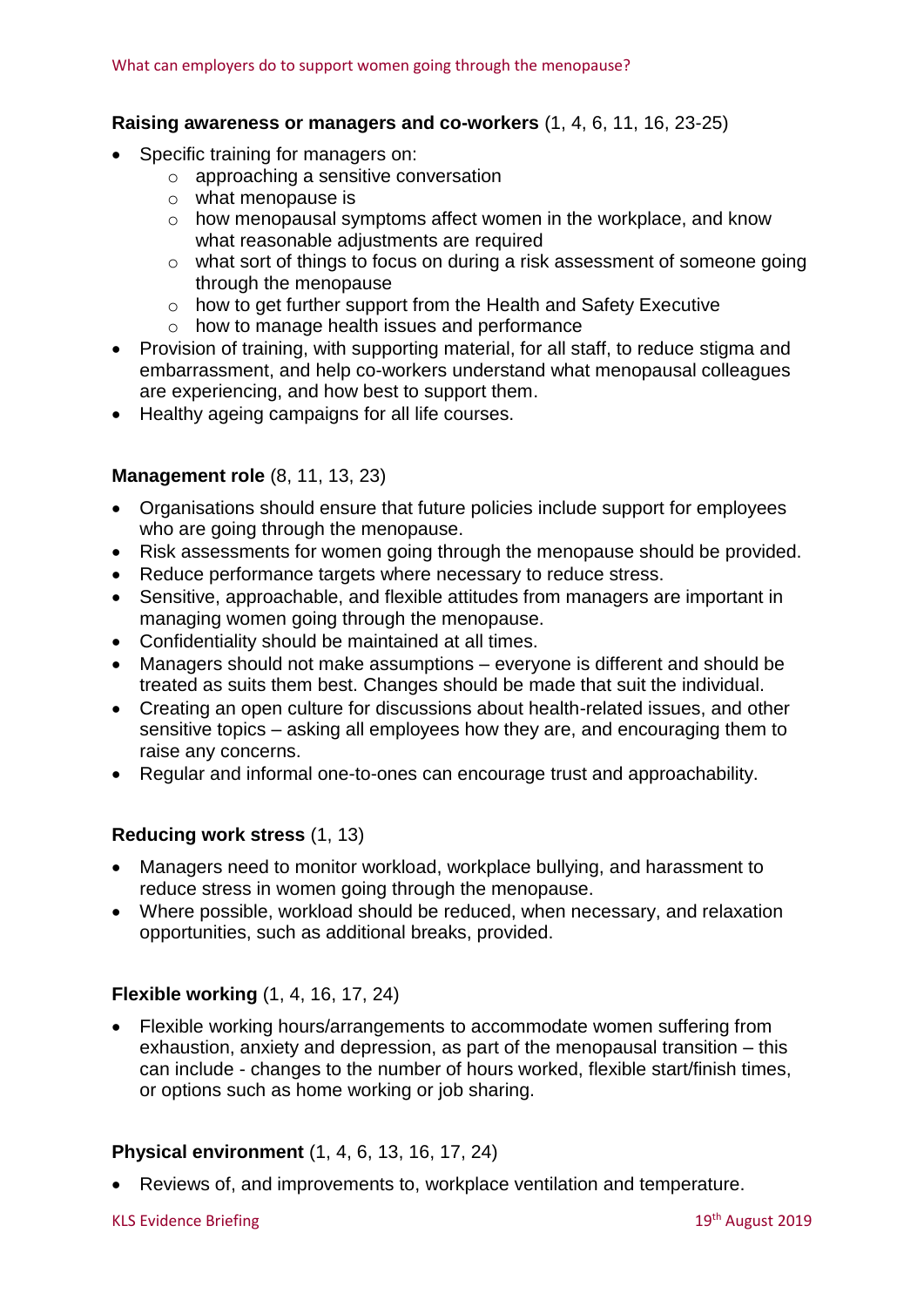- If temperature is an issue, allow women to move to another office with more ventilation, for fresh air, or adjust the temperature as appropriate.
- Ensure access to cold drinking water, desk fans, and light boxes.
- Provide access to toilet facilities, with sanitary products, for women who cannot afford them.
- Allow more breaks if necessary, with space for staff to relax, e.g. staff room.
- Space for women to change clothes, and wash, if necessary.
- Provision of uniforms made of natural fabrics rather than artificial fibres, and a wider choice of garments so that women feel comfortable.
- Access to natural light to prevent issues such as lack of calcium or low mood.

#### **Additional support** [\(1,](#page-11-5) [6,](#page-11-3) [16,](#page-11-12) [24,](#page-12-4) [25,](#page-12-5) [29\)](#page-12-9)

- Better access to informal and formal networks for support and discussion about menopause in the workplace.
- Refer employee to occupational health, or encourage self-referral, if both parties feel this is appropriate.
- Organisations could appoint a specific person in Human Resources or Occupational Health, preferably female to provide support to managers and employees.
- Access to a helpline or information service, where women can get guidance on dealing with the menopause in the workplace and help with dealing with workrelated problems. This is particularly important for women dealing with anxiety and depression.
- Provision of better and more widely available training for GPs on the menopause.
- Pension providers providing services to employees on managing health-related issues.

#### **Dealing with sickness absences** [\(1,](#page-11-5) [24\)](#page-12-4)

- Sickness absences should be recorded as ongoing health issues, instead of a series of short term absences.
- Managers should be flexible and sympathetic if menopausal women feel ill at work and need a break or need to go home.

#### **Case studies**

A number of papers included case studies [\(30\)](#page-12-10):

• North Lincolnshire County Council's Diversity team have produced guidance or their managers on making reasonable adjustments in the workplace for women going through the menopause. The guidance includes two toolkits, outlining more than 50 examples of workplace adjustments. It covers topics including cultural change, specialist advice, transition-specific policies, an informal support form, job role reviews, and flexible working arrangements. Information is also included about training and what it should include, e.g. equality and diversity, sensitivity and listening skills, and support from occupational health, absence policies, and support groups [\(2\)](#page-11-0).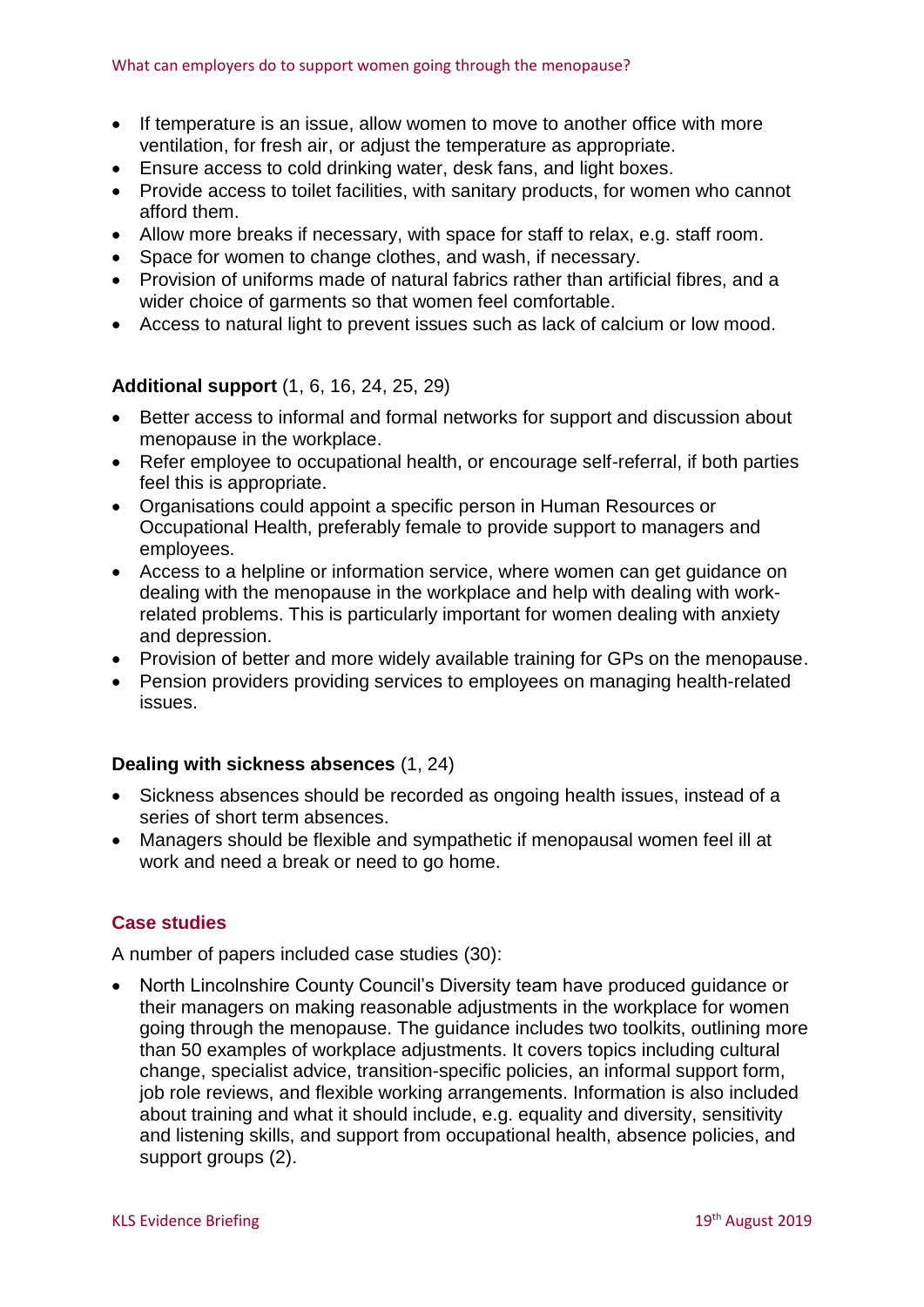- At the Mary Hitchcock Memorial Hospital, the employment counsellor describes how they set up a workplace support group in the hospital. The group held four sessions with mid-life and younger women and supervisors, and the aim was to educate them about what happens in menopause transition, and how to manage symptoms, flexible working, and changes to workplace environments. It was an opportunity for women to meet and support each other, and was very oversubscribed [\(2\)](#page-11-0).
- In 2010, Marks and Spencer developed a health and wellbeing website for their employees called Your Wellbeing. The site includes a Manage Your Menopause micro-site, which includes a video about and tips on coping with the menopause and information for line managers on supporting women through transition. The organisation also enables referrals to a specialist team within their Occupational Health and Employee Support services where necessary and robust policies covering menopause-related absence [\(2\)](#page-11-0).
- Henpicked is an organisation that has collected a number of case studies on menopause at work, and they are all available [here,](https://menopauseintheworkplace.co.uk/category/menopause-at-work/) and include:
	- o How can the police force retain and recruit female employees over 40?
	- o From Severn Trent to menopause in the workplace
	- o The menopause at work: Why HR need to lead the way
	- o Menopause and work: Why it's so important
	- o What do working menopausal women want?
	- o Menopause in the workplace events across the UK
	- o Leicestershire County Council: Menopause at work
	- o Does menopause in the workplace support or threaten equality?
	- o Menopause in the workplace is a win-win
	- o Trade Unions' role in supporting menopause in the workplace
	- o Notts Police menopause policy
	- o What employers should know about menopause in the workplace [\(31\)](#page-12-11).
- Simply Hormones is an organisation which delivers menopause workshops in workplaces to discuss the impact of the menopause in the workplace. The workshops are tailored to line/HR managers, occupational health nurses and managers, and women's groups. Each workshop outlines what the menopause is, when it happens, its symptoms, the challenges it brings about and how to tackle these successfully [\(4\)](#page-11-9).

#### **Summary**

Employers have a duty of care, both legally and morally to ensure that working conditions do not generate or worsen health in their employees [\(6\)](#page-11-3). Employers need to create an environment where women going through natural stages of their life course, can function effectively, feel safe, and confident to access help when required.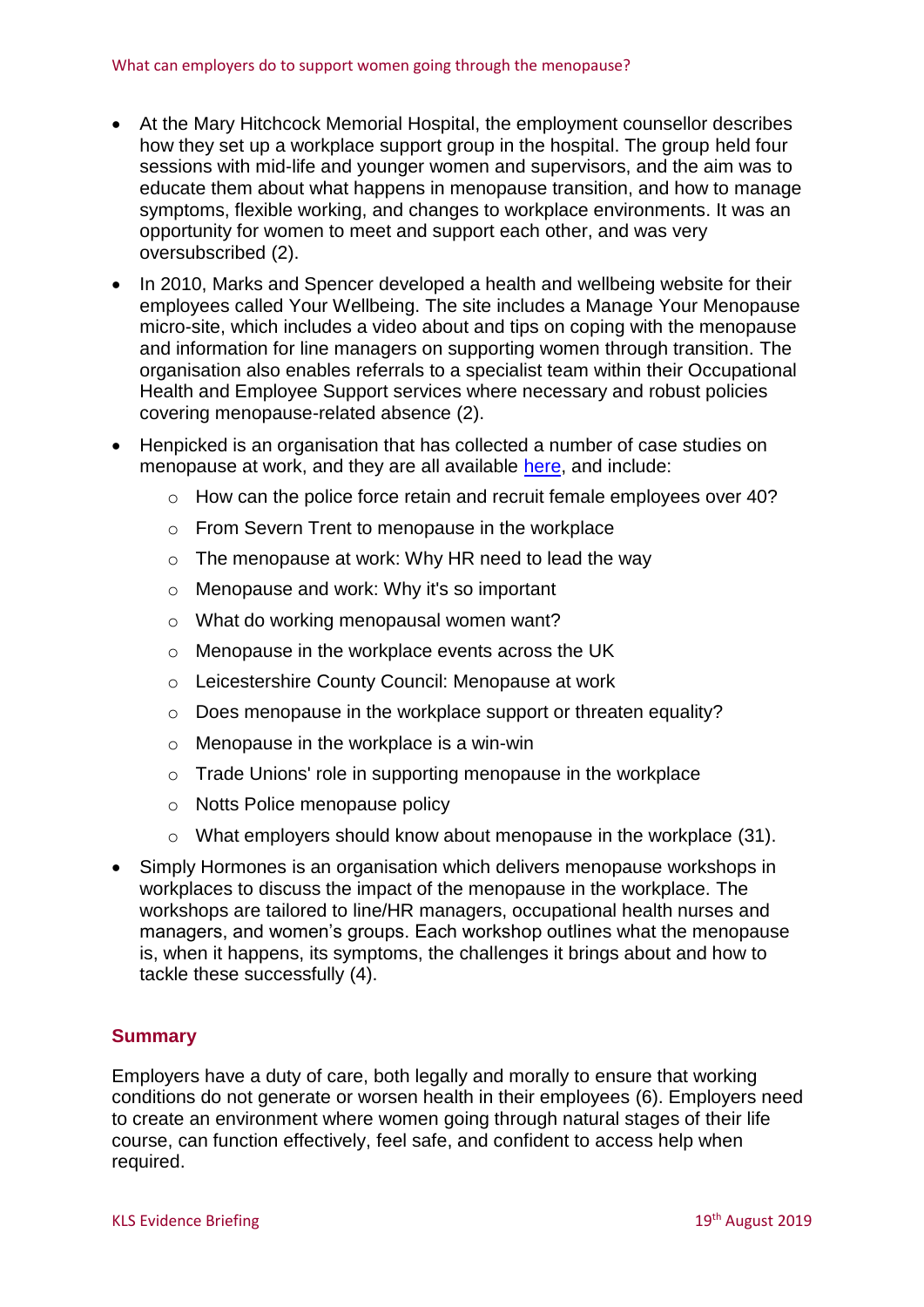# **Available guidance**

Several organisations have produced toolkits and further guidance, and these are available here [\(32\)](#page-12-12):

#### **The menopause at work: guidance for people professionals**

Chartered Institute of Personnel and Development March 2019

This guide is the outcome of research conducted by CIPD to understand what is needed from employers to support their staff who are going through the menopause. [https://www.cipd.co.uk/knowledge/culture/well-being/menopause/people](https://www.cipd.co.uk/knowledge/culture/well-being/menopause/people-professionals-guidance)[professionals-guidance](https://www.cipd.co.uk/knowledge/culture/well-being/menopause/people-professionals-guidance)

# **Menopause and the workplace guidance: what to consider**

British Menopause Society

February 2019

This factsheet provides a 'how-to' guide for employers and relevant staff within organisations that are considering writing their own guidance on the menopause. [https://thebms.org.uk/wp-content/uploads/2019/02/07-BMS-TfC-Menopause-and](https://thebms.org.uk/wp-content/uploads/2019/02/07-BMS-TfC-Menopause-and-the-workplace-02C.pdf)[the-workplace-02C.pdf](https://thebms.org.uk/wp-content/uploads/2019/02/07-BMS-TfC-Menopause-and-the-workplace-02C.pdf)

#### **Guidance on menopause and the workplace**

Faculty of Occupational Medicine of the Royal College of Physicians February 2018

These guidelines are produced by the Faculty of Occupational Medicine, which focuses on promoting and supporting health at work, with its mission statement being 'to drive improvement in the health of the working age population'. [http://www.fom.ac.uk/wp-content/uploads/Guidance-on-menopause-and-the-](http://www.fom.ac.uk/wp-content/uploads/Guidance-on-menopause-and-the-workplace-v6.pdf)

[workplace-v6.pdf](http://www.fom.ac.uk/wp-content/uploads/Guidance-on-menopause-and-the-workplace-v6.pdf)

# **Supporting working women through the menopause**

Trades Union Congress

November 2013

The TUC believes that employers have a responsibility to take into account the difficulties that women may experience during the menopause. The Health and Safety at Work Act requires them to ensure the health safety and welfare of their employees, and they are required to do risk assessments under the Management Regulations which should include any specific risks to menopausal women if they are employed. They also have a duty not to discriminate under the 2010 Equality Act.

[https://www.tuc.org.uk/sites/default/files/TUC\\_menopause\\_0.pdf](https://www.tuc.org.uk/sites/default/files/TUC_menopause_0.pdf)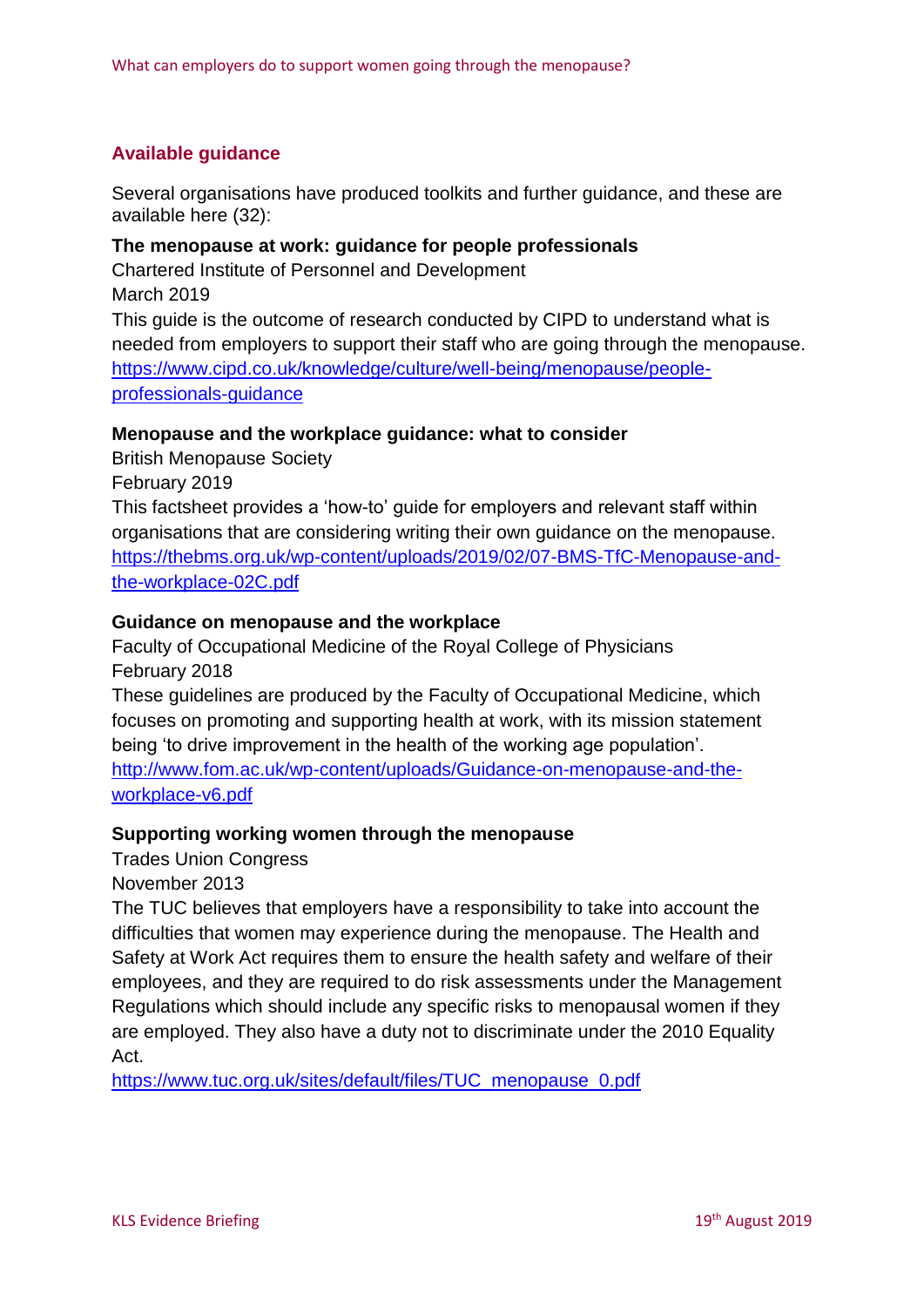# **Ovid Medline**

- 1. 1. exp Women/
- 2. 2. wom?n.ti.
- 3. 3. Female/
- 4. 4. female\*.ti.
- 5. 5. or/1-4
- 6. 6. exp Menopause/
- 7. 7. menopaus\*.tw.
- 8. 8. "change of life".tw.
- 9. 9. or/7-8
- 10.10. exp Workplace/
- 11.11. exp Employment/
- 12.12. employ\*.ti.
- <span id="page-10-1"></span>13.13. career\*.ti.
- 14.14. job.ti.
- 15.15. jobs.ti.
- 16.16. "working role\*".ti.
- 17.17. or/10-16
- 18.18. 5 and 9 and 17
- 19.19. limit 18 to (english language and yr="2009 Current")

#### **Example search strategy Inclusion/exclusion criteria**

#### **Inclusion criteria**

- workplace interventions
- journal article or report

# **Exclusion criteria**

<span id="page-10-0"></span>• foreign language papers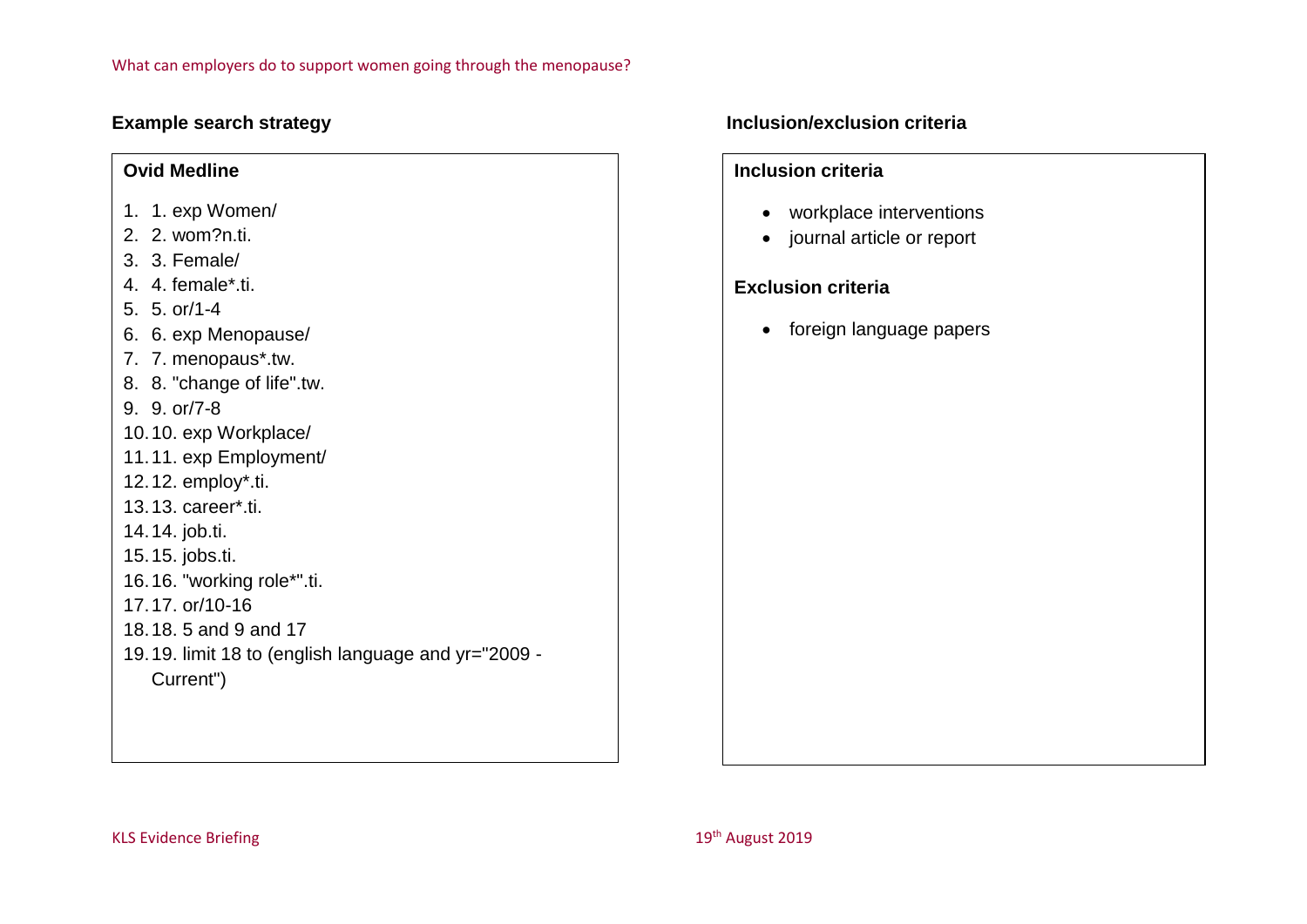# **References**

<span id="page-11-5"></span>1. Wales Trades Union Congress. The menopause: A workplace issue. 2017.

<span id="page-11-0"></span>2. Brewis J, Beck V, Davies A, Matheson J. Menopause transition: Effects on women's economic participation. Government Equalities Office. 2017;July

<span id="page-11-1"></span>3. Kopenhager T, Guidozzi F. Working women and the menopause. Climacteric. 2015;18:372-5.

<span id="page-11-9"></span>4. Whitmore M, Stewart K, Pollard J, van Belle J, Yang M, Van Stolk C. Promising practices for health and wellbeing at work: A review of the evidence landscape. 2018.

<span id="page-11-17"></span>5. Mann S, Stephenson J. Reproductive health and wellbeing - addressing unmet needs. British Medical Association. 2018.

<span id="page-11-3"></span>6. Hickey M, Riach K, Kachouie R, Jack G. No sweat: managing menopausal symptoms at work. Journal of Psychosomatic Obstetrics & Gynecology. 2017;38(3):202-9.

<span id="page-11-15"></span>7. Jack G, Riach K, Bariola E, Pitts M, Schapper J, Sarrel P. Menopause in the workplace: What employers should be doing. Maturitas. 2016;85:88-95.

<span id="page-11-8"></span>8. Griffiths A, Ceausu I, Depypere H, Lambrinoudaki I, Mueck A, Perez-Lopez F, et al. EMAS recommendations for conditions in the workplace for menopausal women. Maturitias. 2016;85:79-81.

9. National Institute for Health and Care Excellence (NICE). NICE Guideline [NG23]: Menopause: diagnosis and management. 2015;November.

<span id="page-11-2"></span>10. Evidently Cochrane. Making sense of the menopause: experience, evidence and you. 2015;March.

<span id="page-11-4"></span>11. Hardy C, Griffiths A, Hunter M. What do working menopausal women want? A qualitative investigation into women's perspectives on employer and line manager support. Maturitas. 2017;103:37-41.

<span id="page-11-6"></span>12. Griffiths A, MacLennan S, Wong Y. Women's experience of working through the menopause. British Occupational Research Foundation, Institute of Work, Health and Organisations, University of Nottingham. 2010.

<span id="page-11-7"></span>13. Jafari M, Seifi B, Heidari M. Risk assessment: Factors contributing to discomfort for menopausal women in workplace. Journal of Menopausal Medicine. 2017;23(2):85-90.

<span id="page-11-11"></span><span id="page-11-10"></span>14. NHS. Menopause: Overview. 2018.

<span id="page-11-12"></span>15. Maki PM. Verbal memory and menopause. Maturitas. 2015;82(3):288-9.

16. Griffiths A, MacLennan SJ, Hassard J. Menopause and work: An electronic survey of employees' attitudes in the UK. Maturitas. 2013;76(2):155-9.

<span id="page-11-13"></span>17. Monteleone P, Mascagni G, Giannini A, Genazzani AR, Simoncini T. Symptoms of menopause: Global prevalence, physiology and implications. NAture Reviews Endocrinology. 2018;14(4):199-215.

<span id="page-11-16"></span>18. Public Health England. In what ways do women experience stigma or embarrassment in relation to reproductive symptoms or in accessing healthcare, and what are the policy responses? Knowledge & Library Services (KLS) Evidence Briefing. 2017;November.

<span id="page-11-14"></span>19. Dotlic J, Pimenta F, Kovacevic N, Leal I, Maroco J, Utian W, et al. Menopausal transition in Southern Europe: Comparative study of women in Serbia